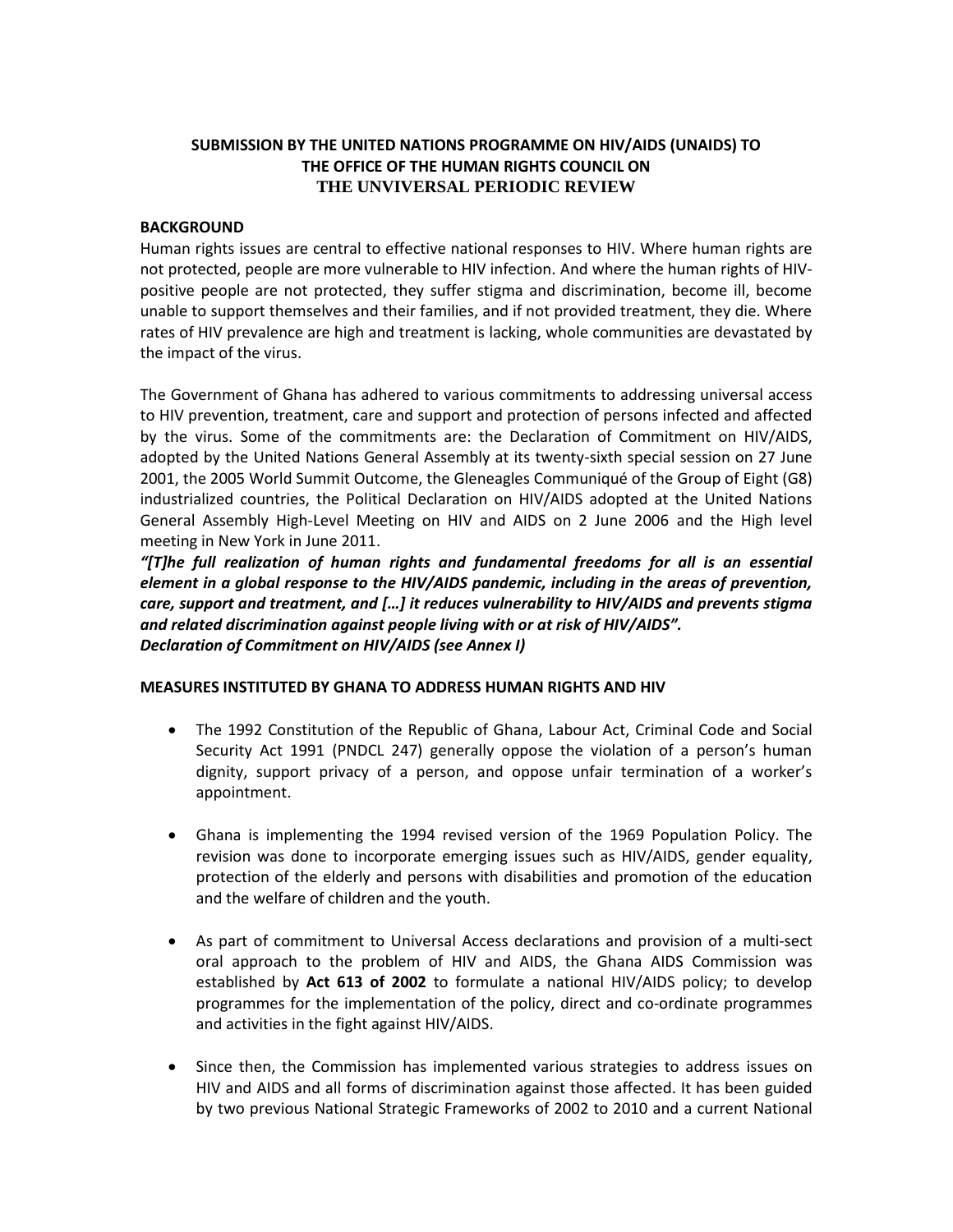HIV and AIDS Strategic Plan 2011 to 2015. The latter strategy focuses on reduction of infections in the next five years with a virtual elimination of mother to child transmission of HIV, as well as sustaining and scaling up the proportion of people living with HIV (PLIHIV) who are on treatment. The plan guides the prioritization and targeting of key populations and regions in the country to ensure HIV services are provided where most needed.

- Issues of HIV in the workplace have been addressed through the National HIV and AIDS Workplace Policy. Majority of governmental bodies, including policy and justice institutions, have institutional mandates have incorporated HIV/AIDS-related issues within a general human rights framework.
- To further address HIV needs of Most at Risk Populations and prevent human right abuses against them, a National Strategy for Most at Risk Populations 2011-2015 has been developed and is being implemented.
- Government has further shown commitment and leadership in addressing HIV and human rights issues by providing financial support in partnership with Development Partners. Examples are the commitment to the Abuja declaration and the pledge of 150 million Ghana Cedis to support the National response. There has further been high level involvement of the Vice President in national and International programmes such as the 2010 and 2011 World AIDS Day Celebrations, Partnership Fora and Business meetings and the High level meeting of June 2011 in New York.
- There has also been the passage of the Domestic Violence Bill on 21 February 2007 and the establishment of the Domestic Violence and Victims Support Unit (DOVSSU) to address various forms of violence at home including gender based violence, abuse, rape and others that infringe on the human rights of women in particular.
- Greater attention has been given to Gender inequality and women issues through the establishment of the Ministry of Women and Children Affairs in 2001. The Ministry has been successful in the abolition of child trafficking; promoting women into decisionmaking positions, provided advice on countering domestic violence and has achieved significant improvement in domestic violence legislation and protection of women and others.
- Measures have been taken to safeguard human rights issues through the Commission on Human Rights and Administrative Justice (CHRAJ).
- The Mandate of the Ministry of Justice has been strengthened as the defender of the constitutional order, the guarantor of the rights and liberties of the citizens, the protector of the state legal interest, the enforcer of the criminal laws, the developer of the human resources of the legal sector and the championing of the rule of law.
- Civil Society Organizations like the Human Rights Documentation Centre, National Association of Persons Living with HIV ( NAP+), Ghana HIV and AIDS Network, West African Project to Combat HIV and AIDS, the Centre For Popular Education and Human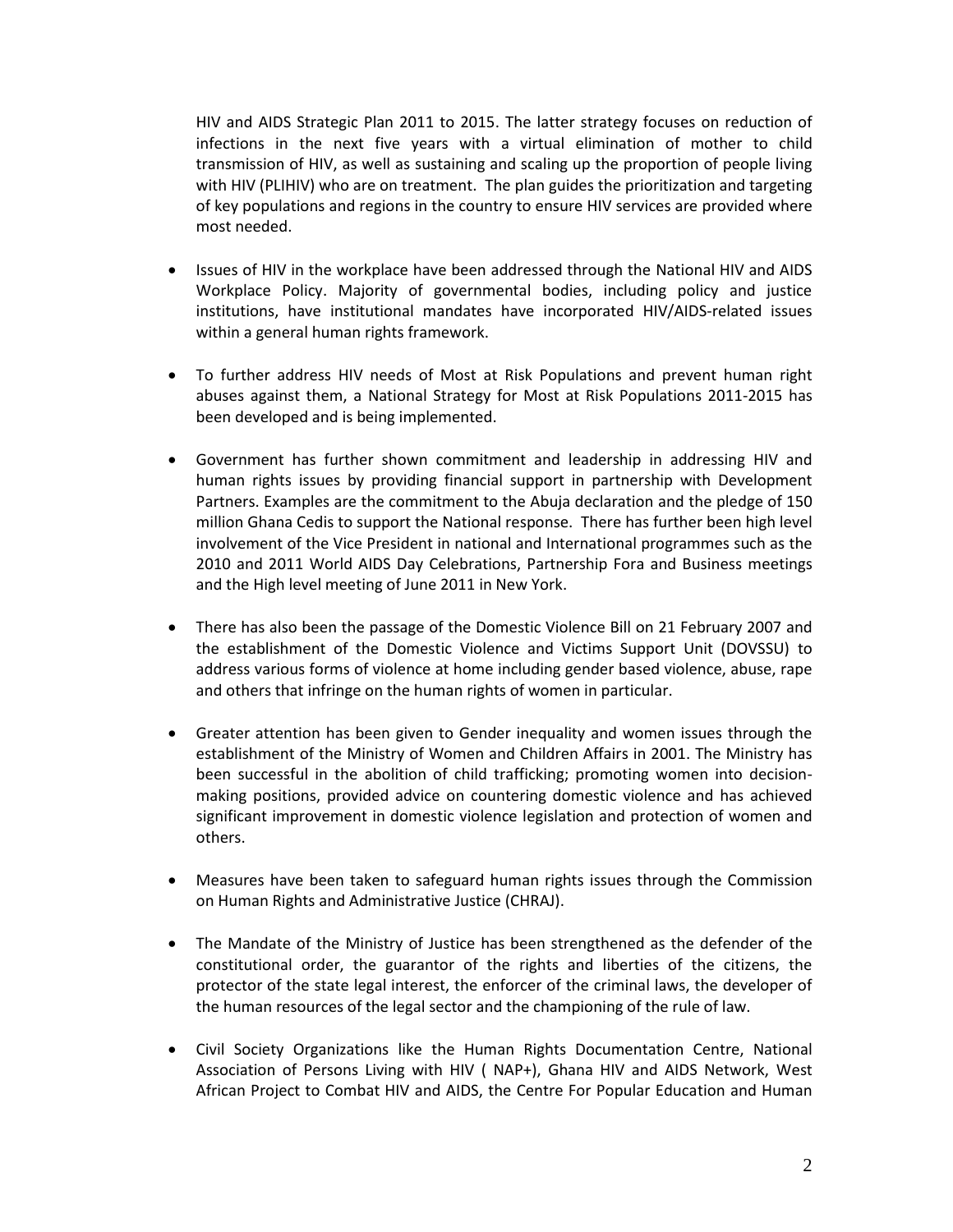Rights, Centre for Democratic Development, etc. have been supported to provide support to PLHIV, conduct advocacy on human right issues affecting PLHIV and MARPS, conduct Research to unearth problem affecting effective delivery of human Right services, capacity building on stigmatization and human right issues, formulation of legislations on HIV, etc.

# **MEASURES INSTITUTED BY UNAIDS GHANA TO ADDRESS HUMAN RIGHTS, STIGMA AND DISCRIMINATION ISSUES IN GHANA**

- UNAIDS spearheaded the generation of evidence for human rights, stigma and discrimination interventions by commissioning a legal audit in 2010. The findings informed the development of the human rights, stigma and discrimination component of the NSP and the MARPS Strategy for 2011 to 2015.
- Fact sheets on prevention of stigma and human rights of PLHIVs and MARPS have been developed and operationalised. PLHIVs and key MARPS groups have now identified with their rights and know where to go for redress in cases of violations. This was not available before.
- Various levels of capacity building for legal, paralegal groups, the Media and Religious groups have been provided.
- The role of the media in reporting on HIV related stigma and discrimination has been enhanced with prospects of better collaboration with GHANA AIDS Commission and its partners in addressing issues on stigma and discrimination.
- UNAIDS has in collaboration with CDD-Ghana enhanced the understanding of key Parliamentarians, Members of the Judiciary, Ministry of Justice, the Commission on Human Rights and Administrative Justice, the Attorney Generals Department at national and regional levels on stigma and discrimination against PLHIV and MARPS.
- Measures were also instituted to remove punitive laws, policies, practices, that block effective responses to AIDS. They include a code of conduct for the Ghana Police which focused on punishment for members who infringed on the Human Rights of MSM and FSW. Female Sex Workers in the Greater Accra, Eastern, Western and Ashanti Regions were trained as focal points.
- Legal services were also procured for four MSM in the Western Region who were prosecuted on allegations of ''Unnatural Carnal Knowledge''.
- A draft HIV and AIDS bill intended to create a favourable environment for HIV prevention, treatment, care and support and human rights was developed.
- Religious groups were sensitized to have better understanding on human rights and stigma related issues more than ever before. They have renewed their commitment to the national campaign.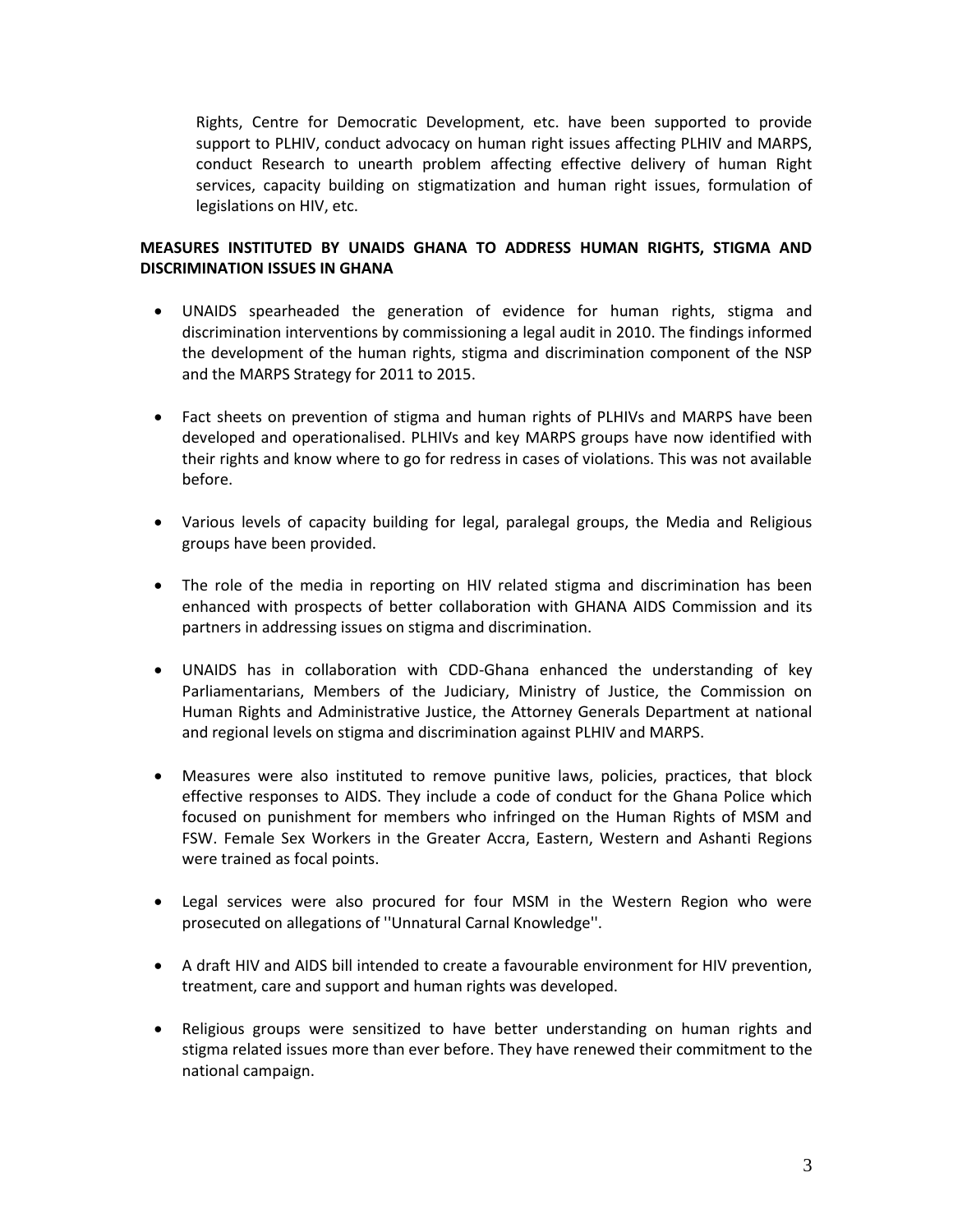There is further increased advocacy by CSOs on stigma and discrimination as evidenced by the first ever film festival on Stigma and discrimination by Red Ribbon Film Festival International with support from UNAIDS.

## **IMPACT ON THE NATIONAL HIV AND AIDS SITUATION**

The 2010 national adult HIV prevalence has been estimated at 1.5% with an estimated 221,941 persons made up of 95,206 males and 126,735 females living with HIV and AIDS (Male to Female ratio of 1:1.33) (2010 National HIV and AIDS Sentinel survey, National AIDS Control Programme).

**CSW:** In 2009, the HIV prevalence among sex workers was 25.1% which is a decline from the 34% in 2006. A recent study on the modes of transmission has indicated that low risk heterosexual sexual activity (30.2%), Casual heterosexual sex, (15.5%) and sex with partners of clients of sex workers (23.0%).

**MSM:** The only available bio-behavioural data on MSM is from a study by SHARP among 360 MSM in Accra in 2006

## **CHALLENGES AND CONSTRAINTS**

1. The NSP 2011-2015 identifies stigmatization, discrimination and marginalization of PLHIV and MARPS as a key determinant of the spread of HIV in Ghana. These people have difficulties accessing HIV prevention services due to stigma and discrimination, social hostility, fear of losing jobs and families and even verbal and physical violence. According to the 2008 Ghana Demographic and Health Survey, only 32% of women and 43% of men would buy fresh food from a shopkeeper living with HIV. Additionally, only 11% of women and 19% of men aged 15 to 49 years expressed accepting attitudes on all four measures of stigma and discrimination.

2. The size of these populations is also not known and services may not be reaching a significant number of them.

3. Current funding challenges may affect effective delivery of HIV and AIDS services.

4. The legal audit commissioned by UNAIDS and the Ghana AIDS Commission and conducted by the Human Rights Advocacy Centre found the following challenges:

- There are no explicit laws protecting the rights of PLHIV and MARPS in Ghana.
- Anti-discrimination Several acts strengthen the Constitutional prohibition against discrimination but, they do not address the issue of HIV/AIDS-based discrimination.
- Sexual and Transmission Offences The law regarding the negligent transmission of HIV is less clear and there have been no cases relating to the transmission of the virus. Domestic violence laws do criminalize the intentional transfer of HIV but there are inconsistencies and the issue of consent to harm is questionable.
- Criminalized PLHIV There is a lack of protection for commercial sex workers (**CSWs**). Ghanaian policy does not advocate harm reduction programs to prevent the contraction